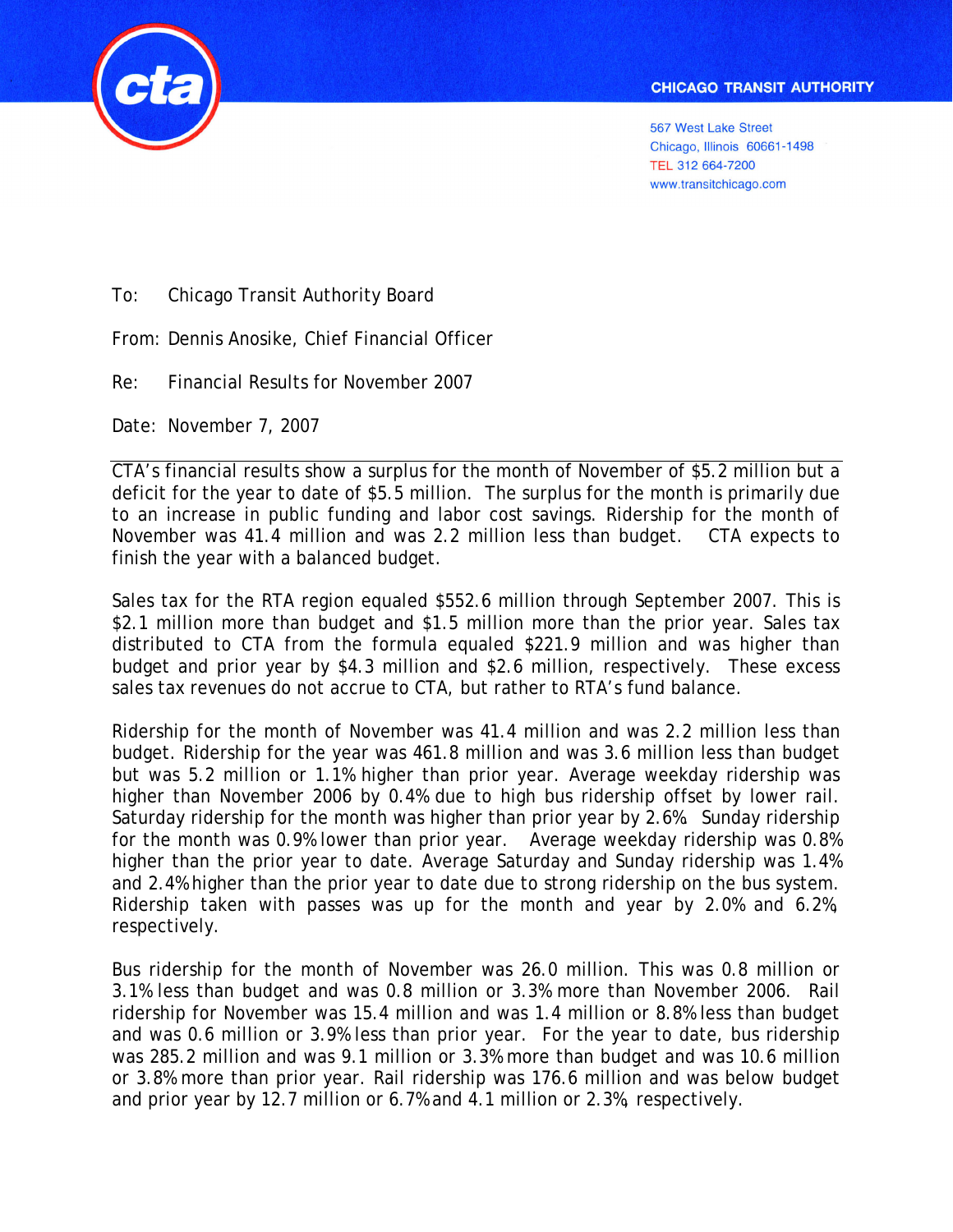Public Funding Required for Operations for the month was \$40.8 million resulting in a \$5.2 million budget surplus for the month. For the year to date, CTA has a budget deficit of \$5.5 million.

Recovery Ratio, which measures the percentage of operating expenses CTA funds from internally generated revenues, was 55.45% for the month and was favorable by 3.0 percentage points primarily due to lower operating expenses. For the year to date, recovery ratio was 52.54% and was 1.15 percentage points lower than budget.

Operating Expenses for the month equaled \$85.2 million and were \$5.0 million less than budget. For the year to date, operating expenses were \$1.0 billion and were \$8.3 million or 0.8% less than budget. The current month favorable variance is primarily a result of lower labor expenses.

Labor Expense was \$58.5 million for the month of November and \$730.0 million for the year to date. This was below budget for the month by \$7.9 million and was \$25.1 million lower for the year to date due to vacancies and restrictions on noncritical overtime to control costs, as well as the budget amendment eliminating additional funding for pension and retiree healthcare.

Material Expense was \$6.9 million for the month and was over budget by \$0.2 million or 3.6%. For the year to date, material expense was \$76.1 million and was \$4.8 million or 6.8% more than budget. Compared to prior year, material expense is \$3.2 million or 4.4% higher. The higher material expense is primarily due to bus and rail fleet maintenance required due to delays in the quarter and mid life overhauls and replacement of vehicles exceeding their useful life. In particular, axle and wheel assemblies on the 2600 series rail cars and brakes and brake calipers are currently being replaced. Material for rail operations is \$8.1 million more than budget for the year to date.

Fuel for Revenue Equipment was \$6.7 million for the month and \$66.0 million for the year. This exceeded budget for the month by \$1.4 million and the year to date period by \$9.7 million primarily due to higher miles and fuel prices. The gross average price paid per gallon for the month was \$3.49. The fuel swap decreased the average price by \$0.16 bringing the net cost per gallon to \$3.33. The budget assumed an average price of \$2.50 per gallon.

Electric Power for Revenue Equipment was \$2.1 million for the month and \$25.3 million for the year. Power expense was \$0.2 million less than budget for the month, but was \$0.4 million more than budget for the year. The year to date unfavorable variance is primarily due to the cold weather in February.

Provision for Injuries and Damages Expense was \$2.1 million for the month and \$22.9 million year to date and is on par with budget.

Purchase of Security Services was \$2.5 million for the month and was \$0.4 million less than budget. Year to date security expense is \$28.4 million and was \$4.0 million less than budget.